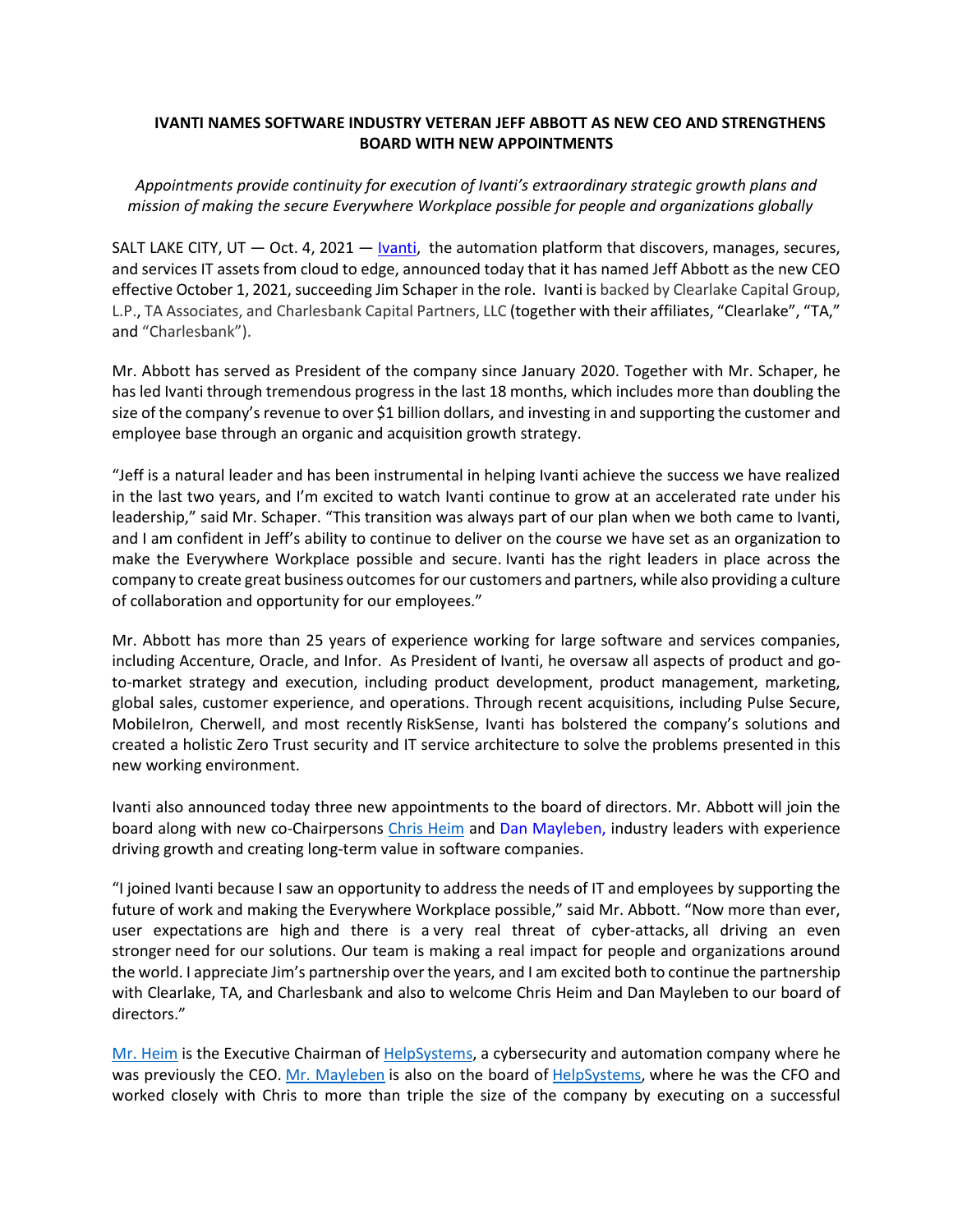software consolidation strategy. In addition, Mr. Heim and Mr. Mayleben created strategic value at HelpSystems by shifting greater focus and investment into cybersecurity and building a large-scale organization that today provides critical infrastructure software to over 20,000 customers worldwide. The duo has also been instrumental in the growth and success of several other software companies and have been affiliated with TA and Charlesbank for a number of years.

"Chris and Dan bring tremendous experience to the Ivanti board in helping software companies scale," said Mr. Abbott**.** "They have an excellent track record working closely with management teamsto catapult companies into the next phase of growth. The entire Ivanti team couldn't be more excited to have them join us, and we look forward to leveraging their deep expertise and strategic insights to enhance our journey."

"We are all thrilled to partner with Jeff as CEO and complete our leadership succession plan, and we are highly confident he is the right person with the right expertise to lead Ivanti forward in its next chapter," said Behdad Eghbali, Founder and Managing Partner of Clearlake, Harry Taylor, Managing Director at TA, and Hiren Mankodi, Managing Director at Charlesbank. "We thank Jim for his contributions to Ivanti and the incredible growth and transformation that he, Jeff, and the entire Ivanti organization have been able to drive in such a short time. Additionally, we're excited to partner with Chris and Dan on the board of directors as their expertise in rapidly scaling software companies will only help accelerate Ivanti's continued growth."

## **About Ivanti**

Ivanti makes the Everywhere Workplace possible. In the Everywhere Workplace, employees use myriad devices to access IT applications and data over various networks to stay productive as they work from anywhere. The Ivanti Neurons automation platform connects the company's industry-leading unified endpoint management, zero trust security and enterprise service management solutions, providing a unified IT platform that enables devices to self-heal and self-secure and empowers users to self-service. Over 40,000 customers, including 78 of the Fortune 100, have chosen Ivanti to discover, manage, secure, and service their IT assets from cloud to edge, and deliver excellent end user experiences for employees, wherever and however they work. For more information, visit [www.ivanti.com](http://www.ivanti.com/) and follow @GoIvanti.

## **About Clearlake**

Founded in 2006, Clearlake Capital Group, L.P. is an investment firm, operating integrated businesses across private equity, credit, and other related strategies. With a sector-focused approach, the firm seeks to partner with world class management teams by providing patient, long term capital to dynamic businesses that can benefit from Clearlake's operational improvement approach, *O.P.S.®* The firm's core target sectors are technology, industrials, and consumer. Clearlake currently has over \$43 billion of assets under management, and its senior investment principals have led or co-led over 300 investments. The firm has offices in Santa Monica and Dallas. More information is available at www.clearlake.com and on Twitter @ClearlakeCap.

## **About TA**

TA is a leading global growth private equity firm. Focused on targeted sectors within five industries – technology, healthcare, financial services, consumer and business services – the firm invests in profitable, growing companies with opportunities for sustained growth, and has invested in more than 550 companies around the world. Investing as either a majority or minority investor, TA employs a long-term approach, utilizing its strategic resources to help management teams build lasting value in high quality growth companies. TA has raised \$47.5 billion in capital since its founding in 1968 and is committing to